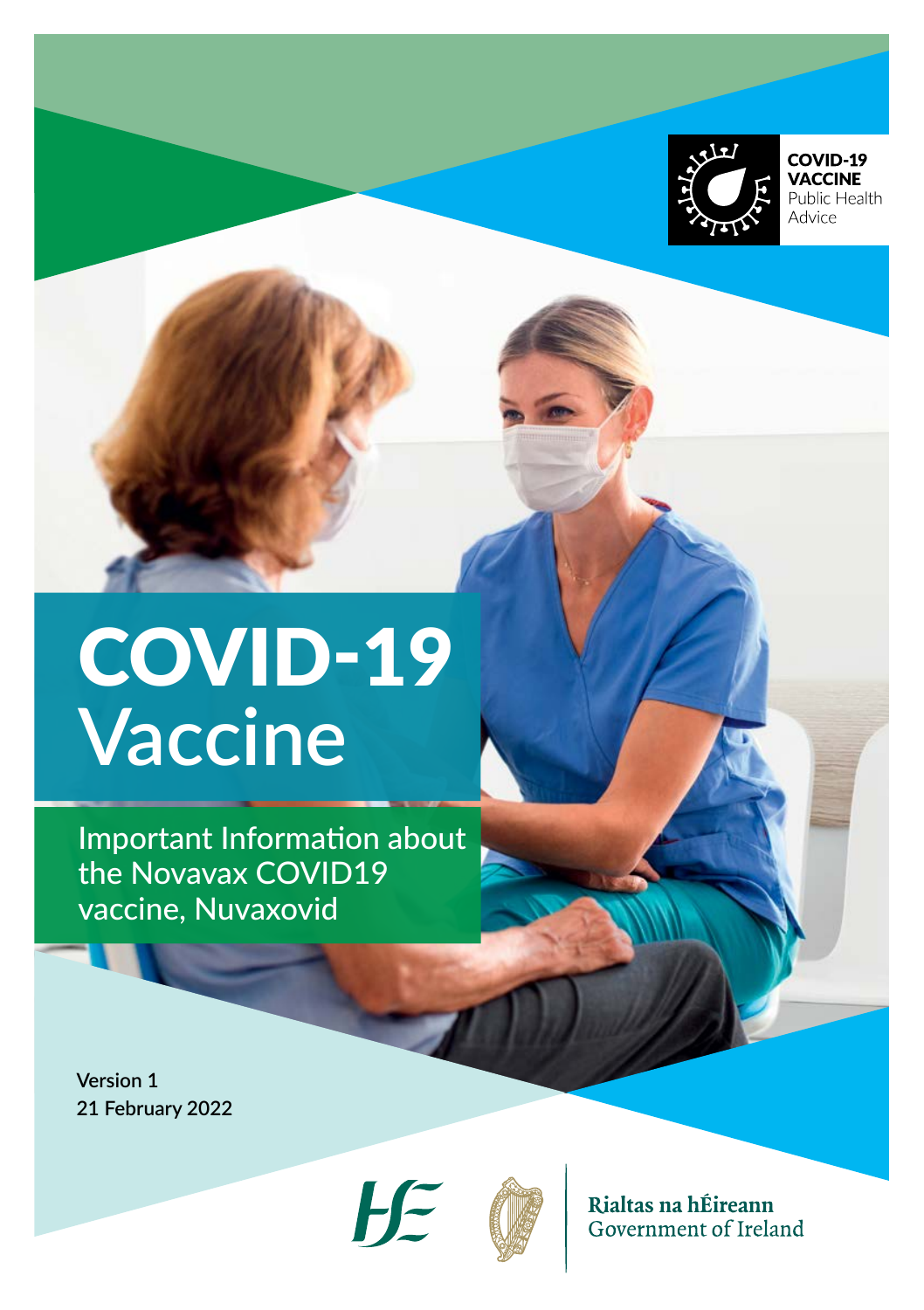## **About this leaflet**

This leaflet tells you about the Novavax COVID-19 (coronavirus) vaccine, Nuvaxovid.

It tells you about:

- what COVID-19 is
- what the COVID-19 vaccine is
- who should get the vaccine
- why it is important to get the vaccine
- COVID-19 vaccine, booster and additional doses
- who should not get it and who should delay getting it
- vaccine safety and side effects
- where you can get more information

**Please read this leaflet carefully. You can also talk to a healthcare professional, like your GP (Doctor) or Pharmacist, about the vaccine.**

# **What is COVID-19?**

#### **COVID-19 is an illness that can affect your lungs and airways, and sometimes other parts of your body. It's caused by a virus called coronavirus.**

It is highly infectious. It spreads through the air through droplets produced when people cough or sneeze, or when they touch surfaces where the droplets have landed and then touch their eyes, nose or mouth.

COVID-19 can cause serious illness, hospitalisation and even death.

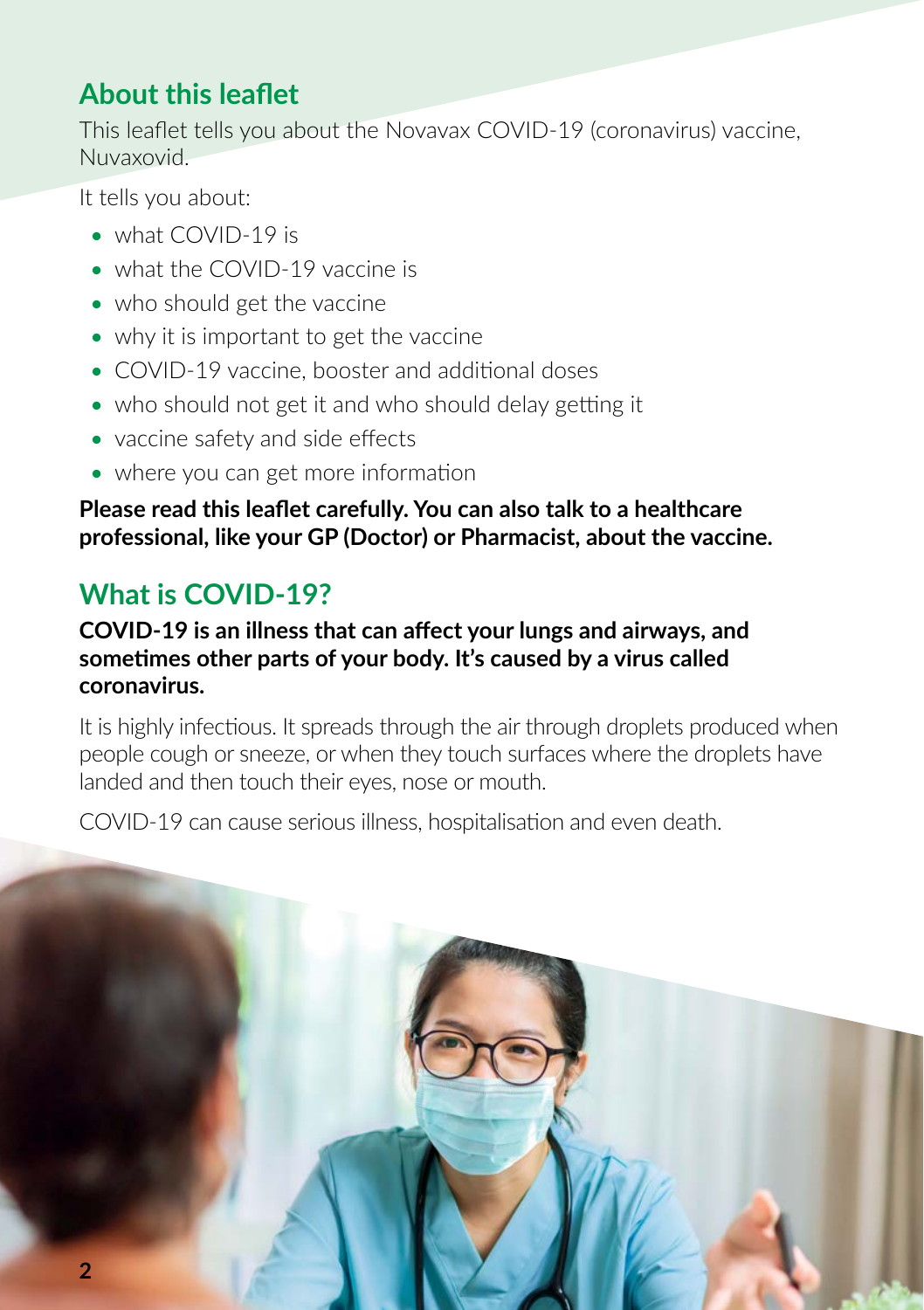#### **The most common symptoms of COVID-19 are:**

- a fever (high temperature of 38 degrees Celsius or above) including having chills
- dry cough
- fatigue

You may not have all of these symptoms or you may just feel generally less well than usual. It can take up to 14 days for symptoms to show. They can be similar to symptoms of cold or flu.

If you have any symptoms of COVID-19, self-isolate (stay in your room) and visit **[www.hse.ie/c](http://www.hse.ie/coronavirus)ovid19** for advice.

# **What is the COVID-19 vaccine?**

A vaccine is a substance that should improve immunity (protection) to a particular disease. COVID-19 vaccines protect you from serious illness with COVID-19. If people are vaccinated, it should also reduce the numbers who become seriously ill or even die from COVID-19 in our community.

Vaccines teach your immune system how to protect you from diseases. It is much safer for your immune system to learn how to protect you through vaccination than by contracting COVID-19.

# **Who should get the vaccine?**

Find out who can get a COVID-19 vaccine at **hse.ie/covid19vaccine**

While it is up to you to decide to get the vaccine, the HSE, the World Health Organization and the Department of Health strongly recommend that you do so as soon as it is offered to you.

You will need to read this leaflet and the manufacturer's Patient Information Leaflet before you get your vaccine. You can find the manufacturer's Patient Information Leaflet on **www.hse.ie/covid19vaccinePIL and it is strongly recommended that you read this leaflet.**

You can also talk to a healthcare professional in advance. If you decide to get the vaccine, you will give your informed consent which will be recorded.

#### **The HSE is offering the vaccine free of charge.**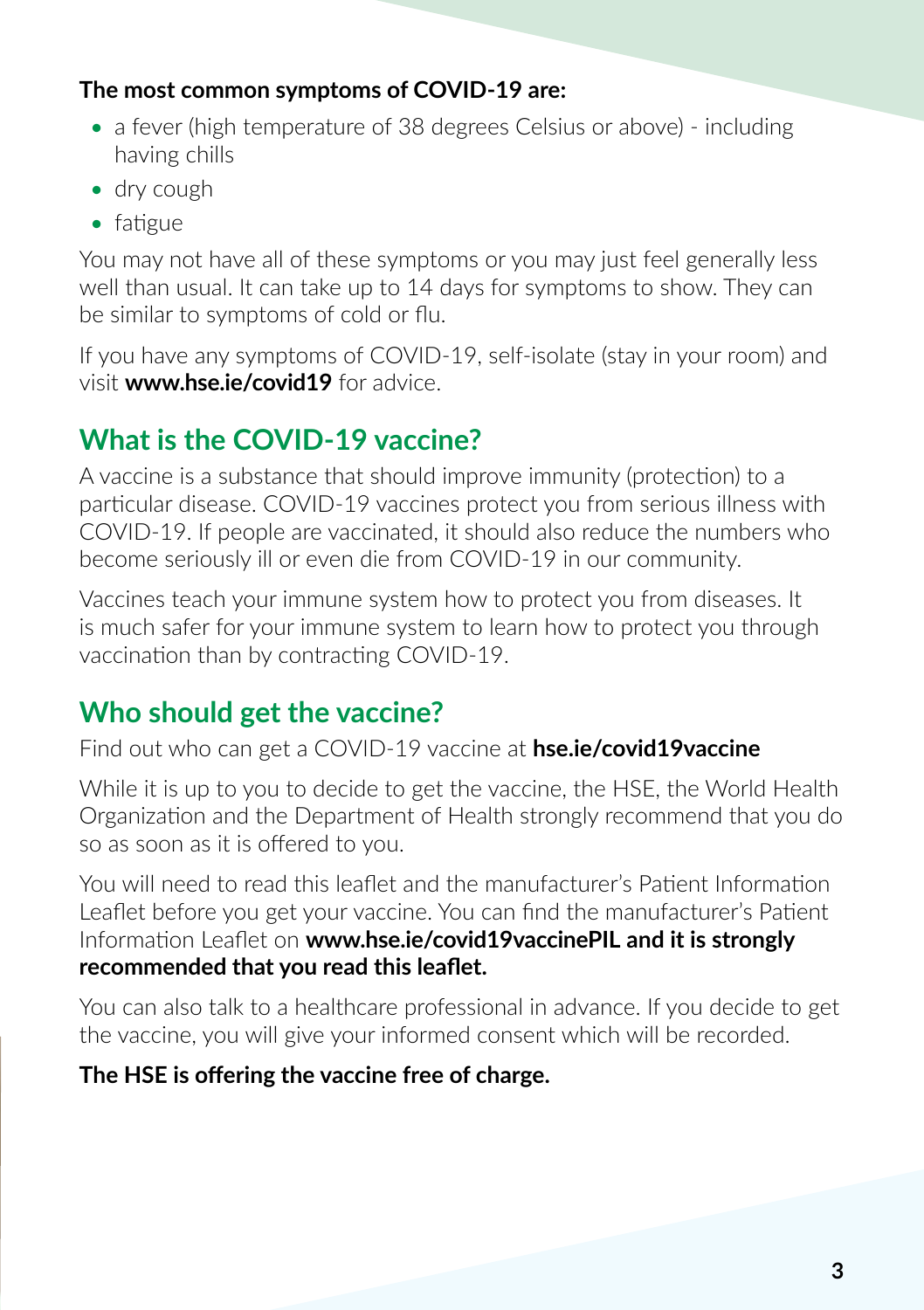## **How many doses of the COVID-19 vaccine do I need for my first round of vaccines?**

When we say 'first round of COVID-19 vaccination' we mean your dose 1 and dose 2 if you got AstraZeneca, Moderna, Pfizer or Novavax. Or your single dose if you got the Janssen vaccine.

mRNA vaccines (Pfizer or Moderna) are the recommended vaccines for first round of vaccinations. However, some people may not be able to get an mRNA vaccine (e.g. they are allergic to the vaccine) or have chosen not to get one. In such cases, Nuvaxovid can be considered.

#### **For people who have never had any COVID-19 vaccines**

• You need 2 doses of this vaccine, 21 days apart.

#### **For people who have not completed their first round of COVID-19 vaccines**

- If you have not completed your first round of COVID-19 vaccines, (ie you have only had one dose of Pfizer, Moderna or Astrazenca COVID-19 vaccines) you can get Nuvaxovid for your second dose 28 days later.
- People can choose this option because it has been advised by the National Immunisation Advisory Committee (NIAC) in Ireland. It is not yet approved (licensed) by the European Medicines Agency (EMA). At the moment, the EMA has only approved the use of two doses of the same vaccine for your first round of vaccinations.

#### **What are the recommendations on an additional dose for people with a weak immune system?**

#### **People who have their first round of COVID-19 vaccines with an mRNA (Pfizer or Moderna) or viral vector vaccine (Astrazeneca or Janssen):**

- If you had a weak immune system at the time of your first round of COVID-19 vaccination, you should have been offered an additional dose of mRNA vaccines to give you better protection.
- mRNA vaccines (Pfizer or Moderna) are the recommended vaccines for additional doses. However, some people may not be able to get an mRNA vaccine (e.g. they have had a severe allergic reaction) or have chosen not to get one.
- In such cases, Nuvaxovid can be considered for an additional dose in those aged 18 years and over. People can choose this option because it has been advised by NIAC in Ireland. It is not yet approved (licensed)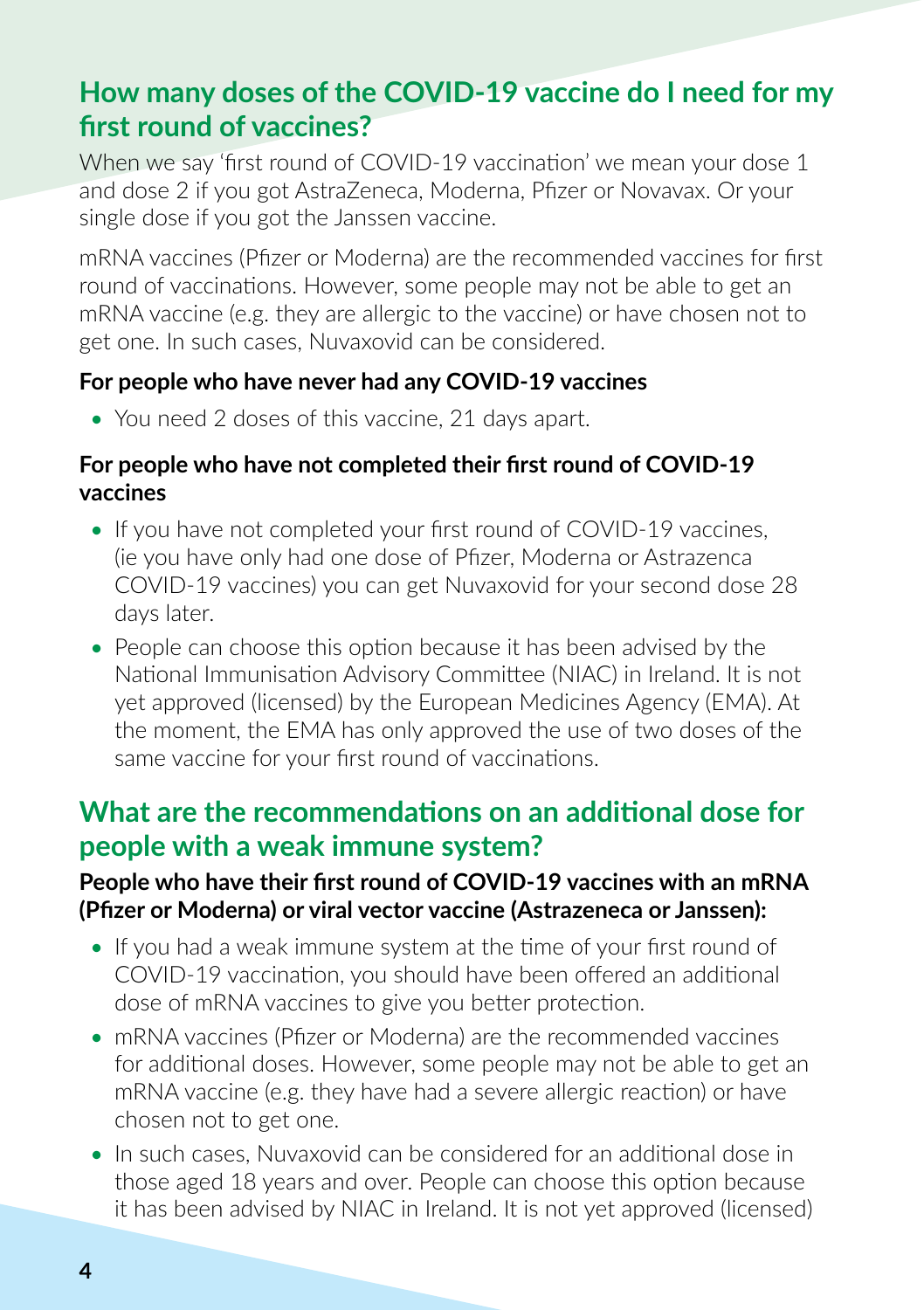by the EMA. At the moment, the EMA has approved the use of two doses of Novaxovid for your first round of vaccinations.

- You should get an additional dose at least 2 months after finishing a COVID-19 vaccine course.
- You will still need a booster dose after your additional dose.

#### **People who have Nuvaxovid for their first round of COVID-19 vaccines:**

• At this time no additional dose is recommended for people with a weak immune system who have receive this vaccine for their first round of COVID-19 vaccines.

## **What are the recommendations on a booster dose?**

#### **People who have their first round of COVID-19 vaccines with an mRNA (Pfizer or Moderna) or viral vector vaccine (Astrazeneca or Janssen):**

- You should get a booster dose because the protection you get from your initial course of vaccination may weaken with time. Some people are at high risk of severe infection, for example older people and people with underlying health conditions. We hope that a booster dose will give you better protection against COVID-19.
- mRNA vaccines (Pfizer or Moderna) are the recommended vaccines for boosters. However, some people may not be able to get an mRNA vaccine (e.g. they have had a severe allergic reaction) or have chosen not to get one.
- In such cases, Nuvaxovid can be considered for a booster dose in those aged 18 years and over. People can choose this option because it has been advised by NIAC in Ireland. It is not yet approved (licensed) by the EMA. At this time, the EMA has approved the use of two doses of Novaxovid for your first round of vaccinations.
- You should get a booster dose at least 5 months after finishing a course of COVID-19 vaccines.

#### **People who have Nuvaxovid for their first round of COVID-19 vaccines:**

• At this time no booster dose is recommended for people who have receive this vaccine for their first round of COVID-19 vaccines.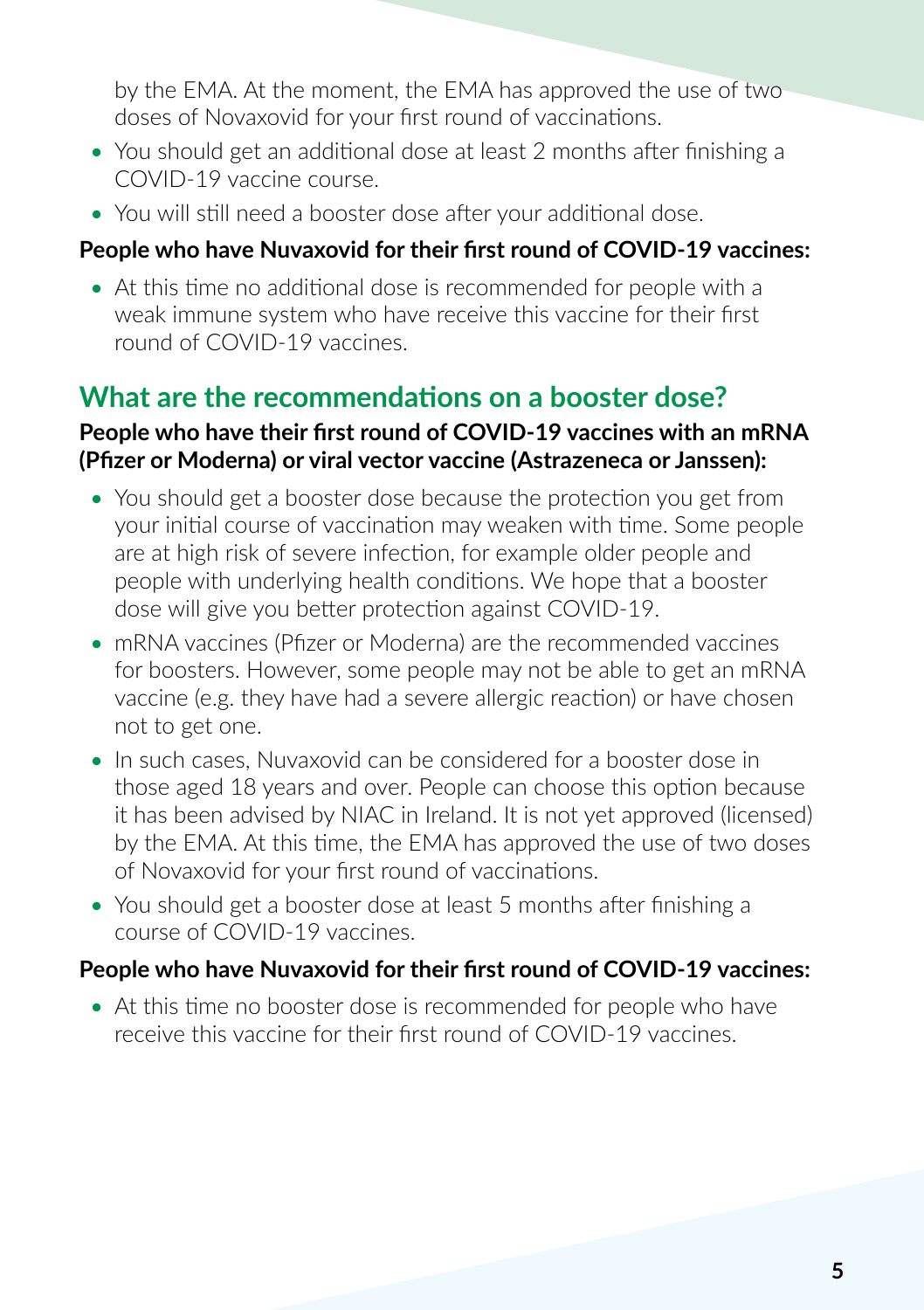## **Why is it important to get the COVID-19 vaccine?**

Getting a COVID-19 vaccine should reduce your risk of getting COVID-19 and protect you from serious complications of the illness. Our aim in offering the vaccine to the population is to protect people and reduce the illness and deaths caused by this virus.

## **I already had COVID-19, so do I need to get the vaccine?**

Yes. Even if you have already had COVID-19, you could still get it again.

The vaccine will reduce your risk of getting COVID-19 again. Even if you do get COVID-19 again, the vaccine can reduce the seriousness of your symptoms.

## **I have COVID-19 now, should I get the vaccine?**

You should delay getting vaccinated until you recover from COVID-19.

From the time you test positive (or symptoms started) you should wait:

- 4 weeks if you are due to get your first round (first or second dose) of COVID-19 vaccination
- 3 months if you are due to get a booster dose or additional dose (if you have a weak immune system)

#### **Can I get this vaccine at the same time as other vaccines?**

You can get the Nuvaxovid vaccine at the same time as the flu vaccine. However, you should leave at least two weeks between this vaccine and any other vaccine.

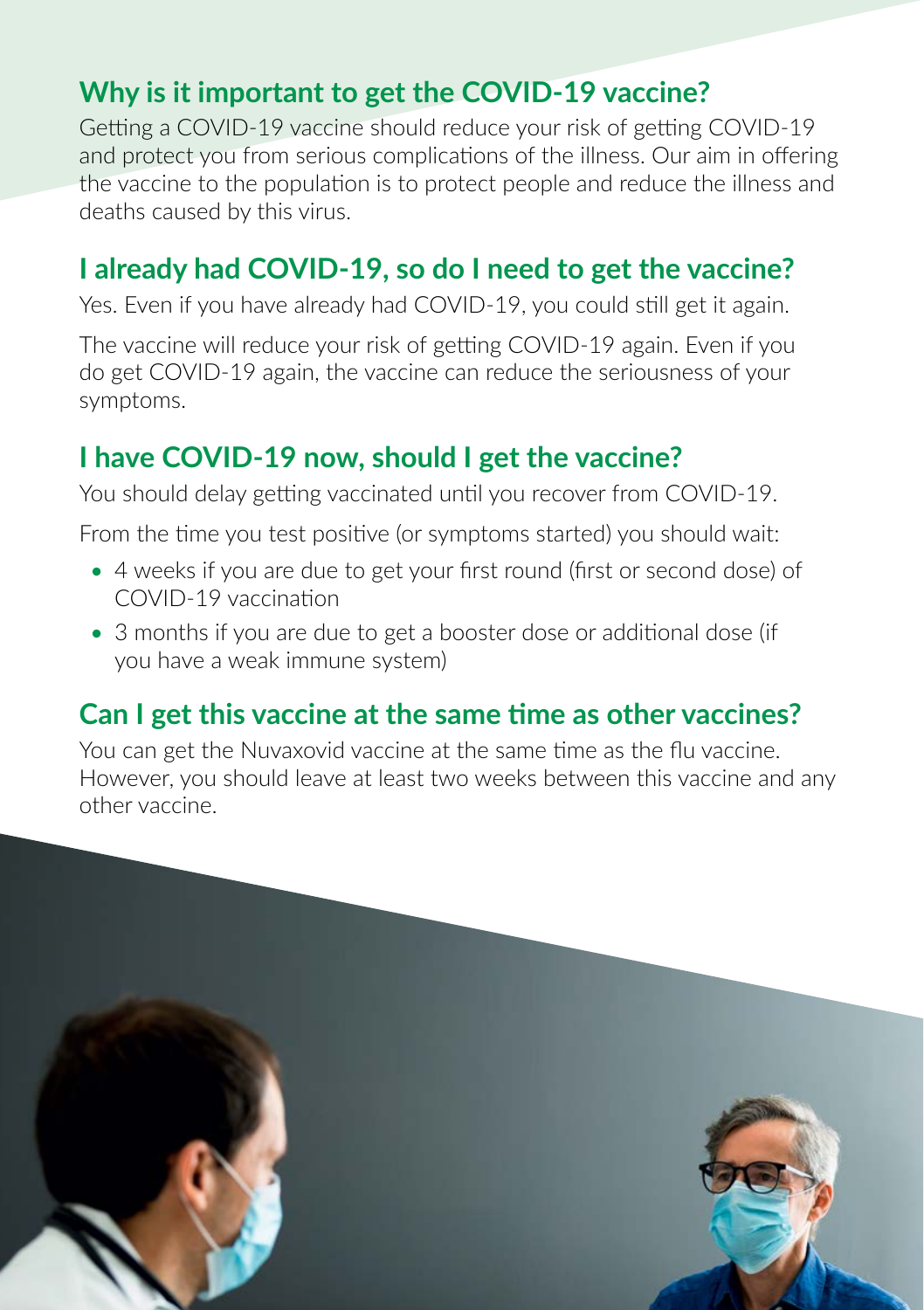# **Getting the vaccine**

#### **Who is my vaccinator?**

Your vaccinator is the person who gives you your vaccine. They are trained by the HSE to give COVID-19 vaccines.

## **Can the COVID-19 vaccine give you COVID-19?**

No. The COVID-19 vaccine cannot give you COVID-19. It is possible to have caught COVID-19 before getting your vaccine and not realise you have the symptoms until after your vaccination appointment.

If you have any symptoms of COVID-19, or if you have a fever which starts more than 2 days after your vaccine, or lasts longer than 2 days, self-isolate (stay in your room) and visit www.hse.ie/covid19 for advice.

# **Should I get the COVID-19 vaccine if I have a high temperature?**

You should delay getting the vaccine if you have a fever (temperature of 38 degrees Celsius or above), until you feel better.

## **Should I get the vaccine if pregnant, trying to get pregnant or breastfeeding?**

Most pregnant women who get the virus (and are not vaccinated) get mild to moderate symptoms. They give birth as planned and the risk of passing on COVID-19 to their baby is low. However, you are more likely to get very unwell and need treatment in intensive care than a woman who is not pregnant. The virus may also cause complications for your baby like premature delivery, miscarriage or stillbirth.

For pregnant women, mRNA COVID-19 vaccines (Pfizer and Moderna) are the recommended vaccine and can be given at any stage of pregnancy. Millions of pregnant women have received the mRNA COVID-19 vaccines worldwide. Studies have shown no serious side effects so far.

However, if you are pregnant and have been advised by your doctor that you cannot receive an mRNA vaccine or you do not wish to have an mRNA vaccine, Nuvaxovid can be considered after a discussion with a healthcare professional (such as a doctor, midwife or vaccinator) about the risks and benefits for you. We have less information on the use of this vaccine in pregnant women.

You can read more at **www.hse.ie/covid19vaccine**

You can get this vaccine if you are breastfeeding or trying to get pregnant.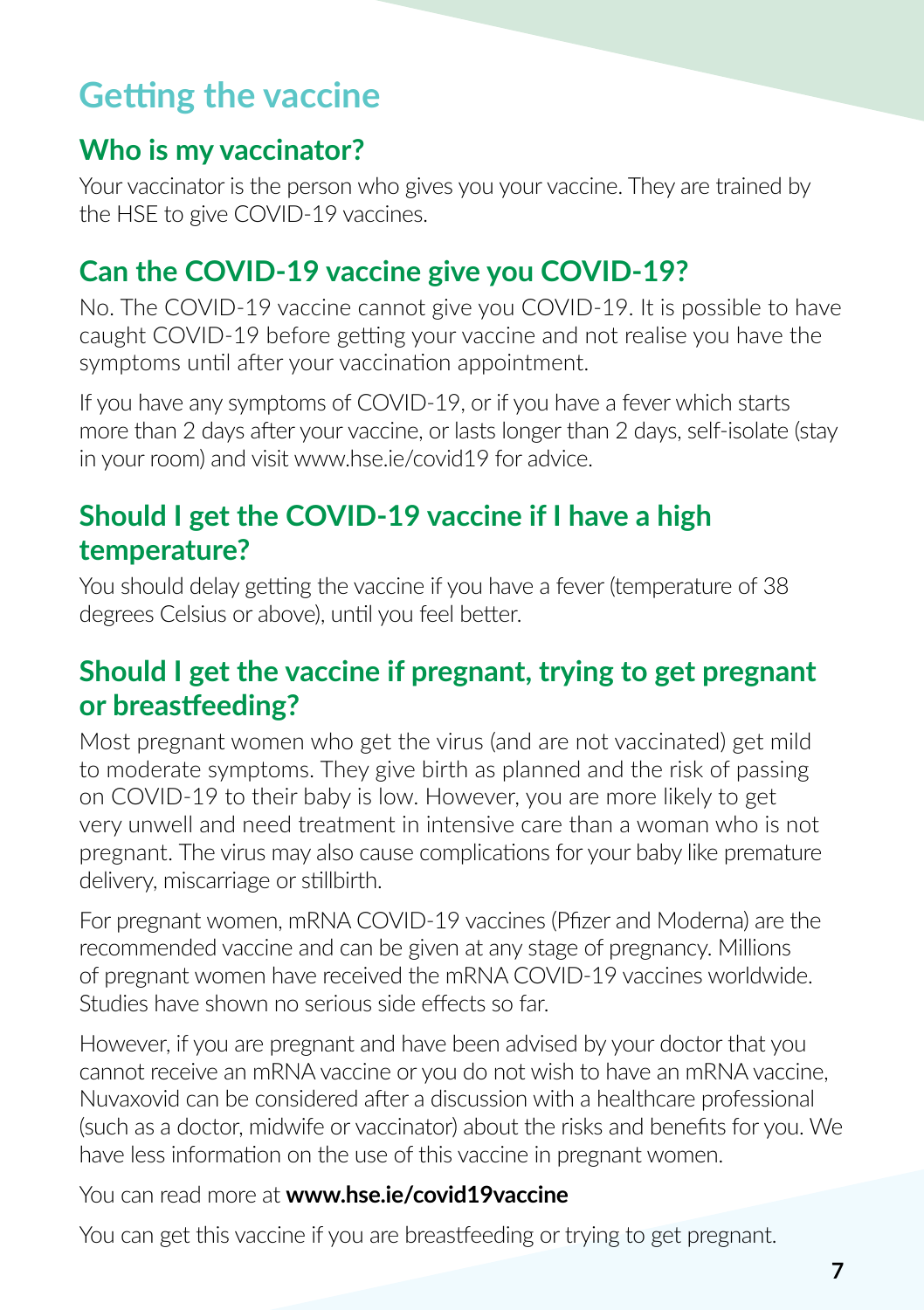## **What vaccine am I being offered?**

The vaccine we are offering you is called Nuvaxovid, manufactured by Novavax.

The vaccine contains a version of a protein (the spike protein) found on the surface of virus that causes COVID-19. It also contains an 'adjuvant' (ingredient) to help strengthen the immune responses (antibodies) to the vaccine.

By getting this vaccine your body makes antibodies that help fight the infection if the COVID-19 virus enters your body in the future.

This leaflet has important information about the vaccine you are being offered. Please read it. You can also find it on **[www.hse.ie/covid19vaccine](http://www.hse.ie/covid19vaccine)**

## **Are there some people who should not get the COVID-19 vaccine?**

Yes. You should not get the COVID-19 vaccine Nuvaxovid if:

- you have had a severe allergic reaction to any of the ingredients in the vaccine (including polysorbate 80). Read the manufacturer's Patient Information Leaflet to see the list of ingredients. Please note COVID-19 vaccines Janssen and Astrazeneca (Vaxzevria) also contain Polysorbate 80.
- you have had a severe allergic reaction to a previous dose of the vaccine.

Talk to your Doctor before getting the COVID-19 vaccine if you:

• have had a severe allergic reaction (anaphylaxis) in the past, including to any other vaccine or medication.

Most people will be able to safely get the vaccine. The person giving you the vaccine will be happy to answer any questions you have at your appointment for the vaccine.

They will also give you a vaccine record card showing the name and batch number of the vaccine you have been given.

#### **Is the vaccine safe?**

The HSE only uses vaccines when they meet the required standards of safety and effectiveness.

While the work to develop COVID-19 vaccines has moved much faster than usual, the vaccine we are offering you has gone through all the usual steps needed to develop and approve a safe and effective vaccine.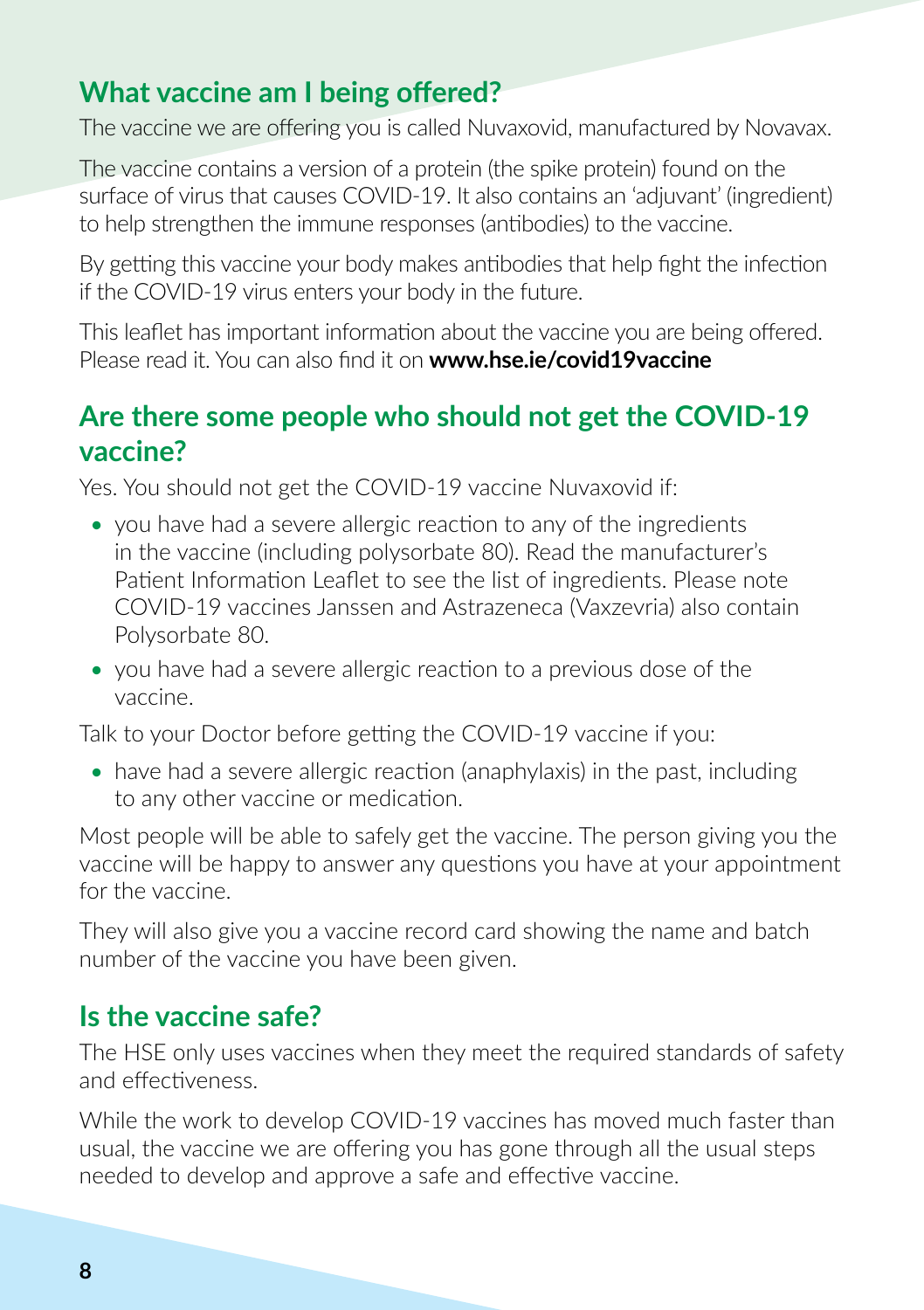In order to be approved for use, the COVID-19 vaccine went through all the clinical trials and safety checks all other licensed medicines go through, following international standards of safety.

The vaccine we are offering you is called Nuvaxovid, manufactured by Novavax.

It has:

- $\triangleright$  been tested with thousands of people as part of clinical trials
- $\triangleright$  met strict standards of safety, quality and effectiveness, and been approved and licensed by regulators. For Ireland, the regulator is the European Medicines Agency (EMA) – visit **[www.ema.europa.eu](http://www.ema.europa.eu)** for more information

Studies on people who got a booster dose haven't shown any serious side effects but we have less information on the safety of the booster and additional doses of this vaccine.

# **How is the COVID-19 vaccine given?**

The COVID-19 vaccine is given as an injection into your upper arm. It will only take a few minutes.

# **What are the side effects of the vaccine?**

Like all medicines, vaccines can cause side effects. Most of these are mild to moderate, short-term, and not everyone gets them.

More than 1 in 10 people will have these **very common** side effects:

- Feeling tired
- Feeling generally unwell
- Headache
- Nausea or Vomiting
- Muscle pain
- Joint pain
- Tenderness or Pain in your arm where you have had the vaccine injection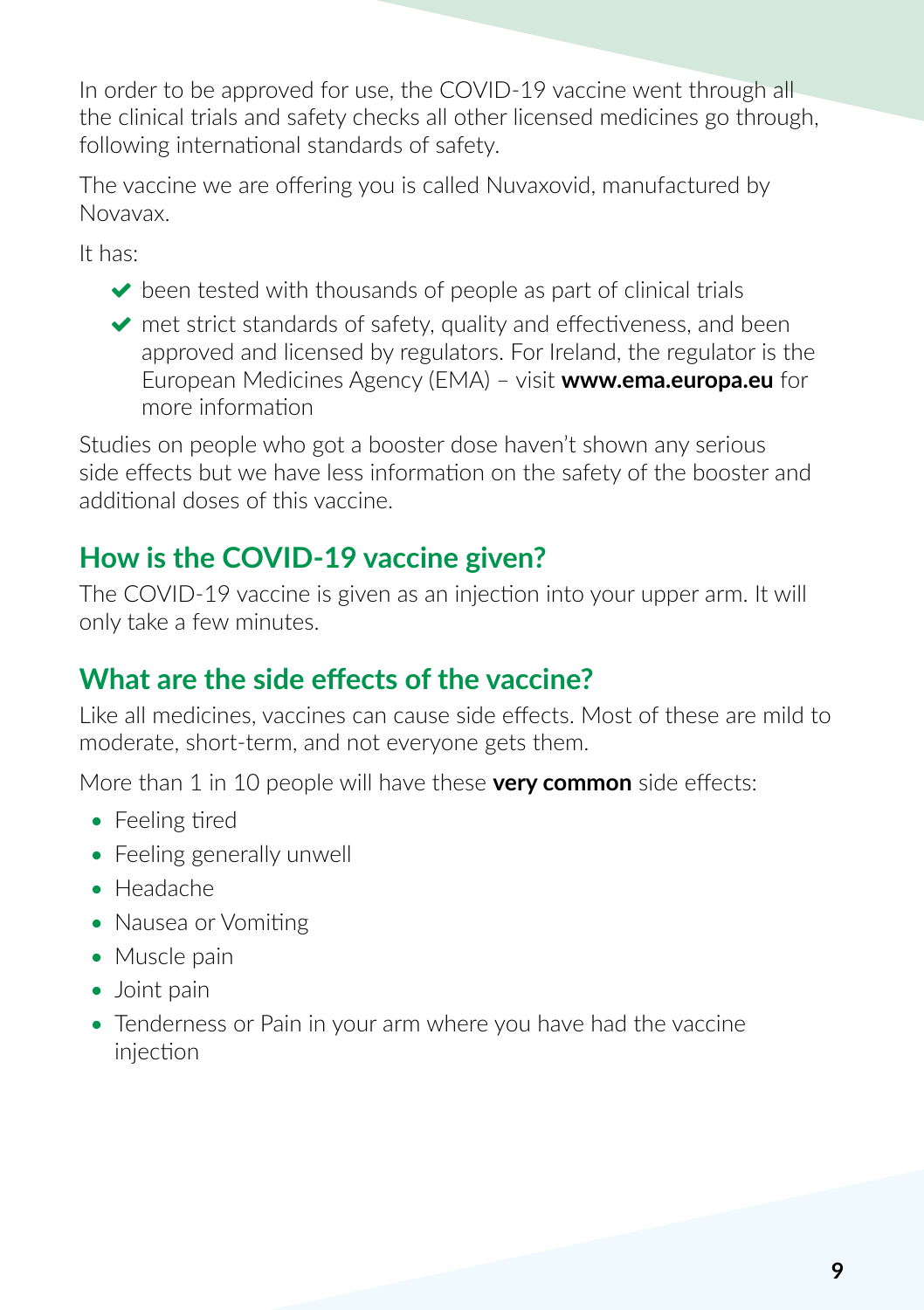Up to 1 in 10 people will have these **common** side effects:

- Fever (Temperature of 38 degrees Celsius or above)
- Chills
- Pain in extremities
- Redness or swelling where the vaccine was given

Up to 1 in 100 people will have these **uncommon** side effects:

- swelling of the lymph glands,
- high blood pressure lasting for a few days after vaccination
- a rash
- redness of the skin
- generalised itchiness
- itchiness where the vaccine was given
- hives

Some side effects are seen more often after the second dose.

Serious side effects, like a severe allergic reaction, are extremely rare with COVID-19 vaccines in general. Your vaccinator is trained to treat very rare serious allergic reactions.

The COVID-19 vaccine has gone through the same clinical trials and safety checks as all other licensed vaccines, however the vaccine is new and longterm side effect information is limited.

As more people in Ireland and around the world get this vaccine, more information on side effects may become available. The HSE will update this information regularly on our website, and if necessary, will update the information leaflets given to people at their vaccination.

# **After Getting Your Vaccine**

We are giving you a record of your vaccination today. **Please keep the record card safe.** 

## **What might happen in the next few days?**

Some people who got the vaccine that you got today may get some of the side effects listed above. Most of these are mild to moderate and shortlived.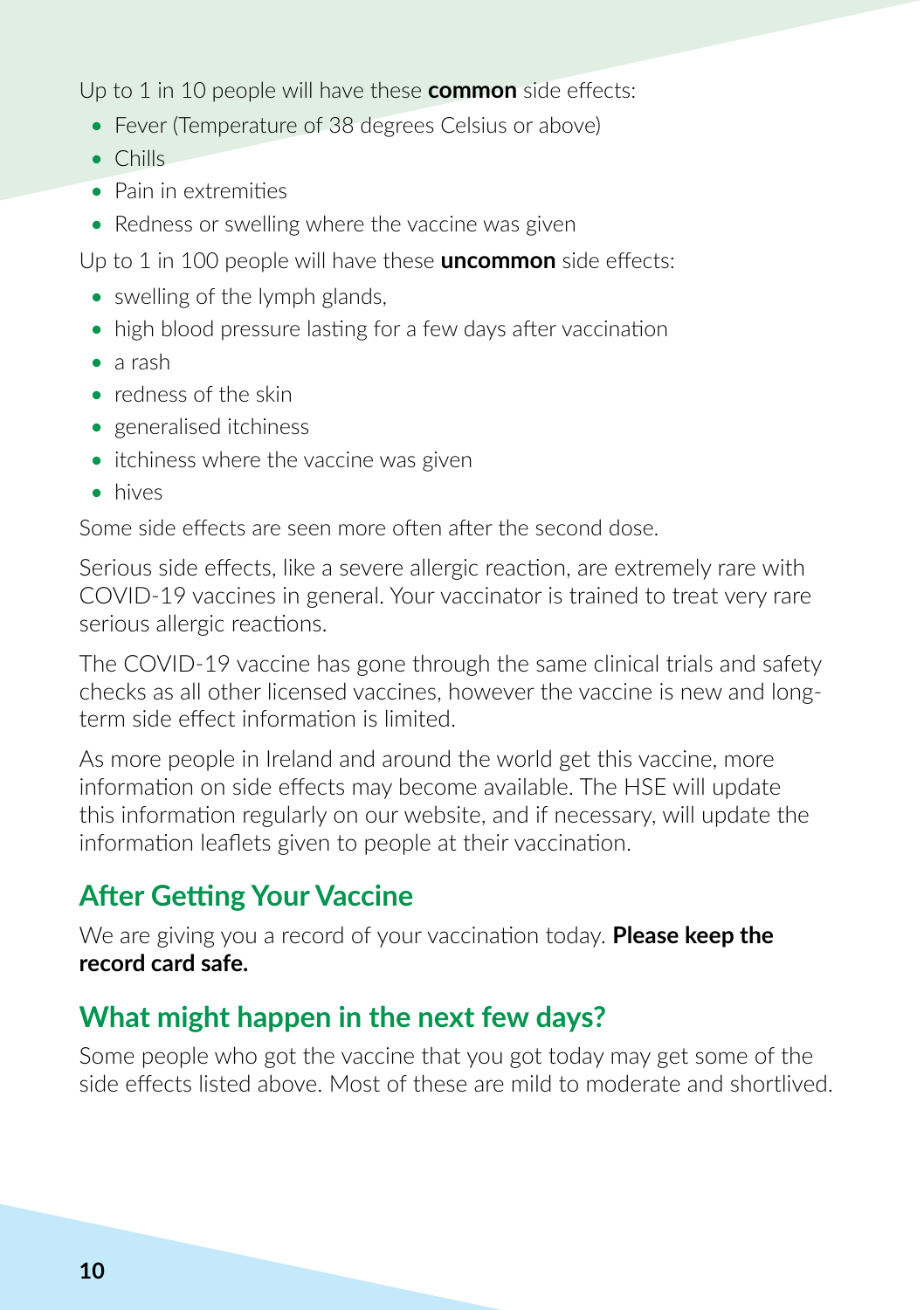## **Fever after the vaccine**

It's quite common to develop a fever after a vaccination. Usually, this happens within 2 days (48 hours) of getting the vaccine, and it goes away within 2 days.

You are more likely to get a fever after your second dose of the vaccine.

If you feel uncomfortable, take paracetamol or ibuprofen as directed on the box or leaflet. However if your fever lasts more than 48 hours or if you are still concerned, please seek medical advice. Do not take ibuprofen if you are pregnant.

#### **How long does it take the vaccine to work?**

After having both doses of the COVID-19 vaccine, most people will have immunity. This means they will be protected against serious illness with COVID-19.

It takes 7 days after getting the second dose for it to work.

There is a chance you might still get COVID-19, even if you have the vaccine.

#### **Does the vaccine work in everyone?**

Worldwide, vaccines save at least 2 to 3 million lives each year, and protect many more from lifelong illnesses. Billions of people worldwide have now received COVID-19 vaccines.

There's strong, reliable evidence that COVID-19 vaccines greatly reduce your risk of getting COVID-19. They're highly effective at preventing deaths and serious illness with COVID-19.

If you have a weakened immune system, there is no extra risk in taking the vaccine, but it may not work as well for you.

#### **When I get the vaccine, does that mean I won't spread COVID-19 to others?**

We do not know yet if having the vaccine stops you spreading the COVID-19 virus to others. You should continue to follow the current public health advice for vaccinated individuals to stop the spread of the virus.

Thank you for protecting yourself and others.

# **How long does immunity last from the vaccine?**

We do not know yet how long immunity will last after your first round of vaccines with Nuvaxovid or as a booster (if you got a different COVID-19 vaccine for your first round).

Clinical trials are ongoing to find this out.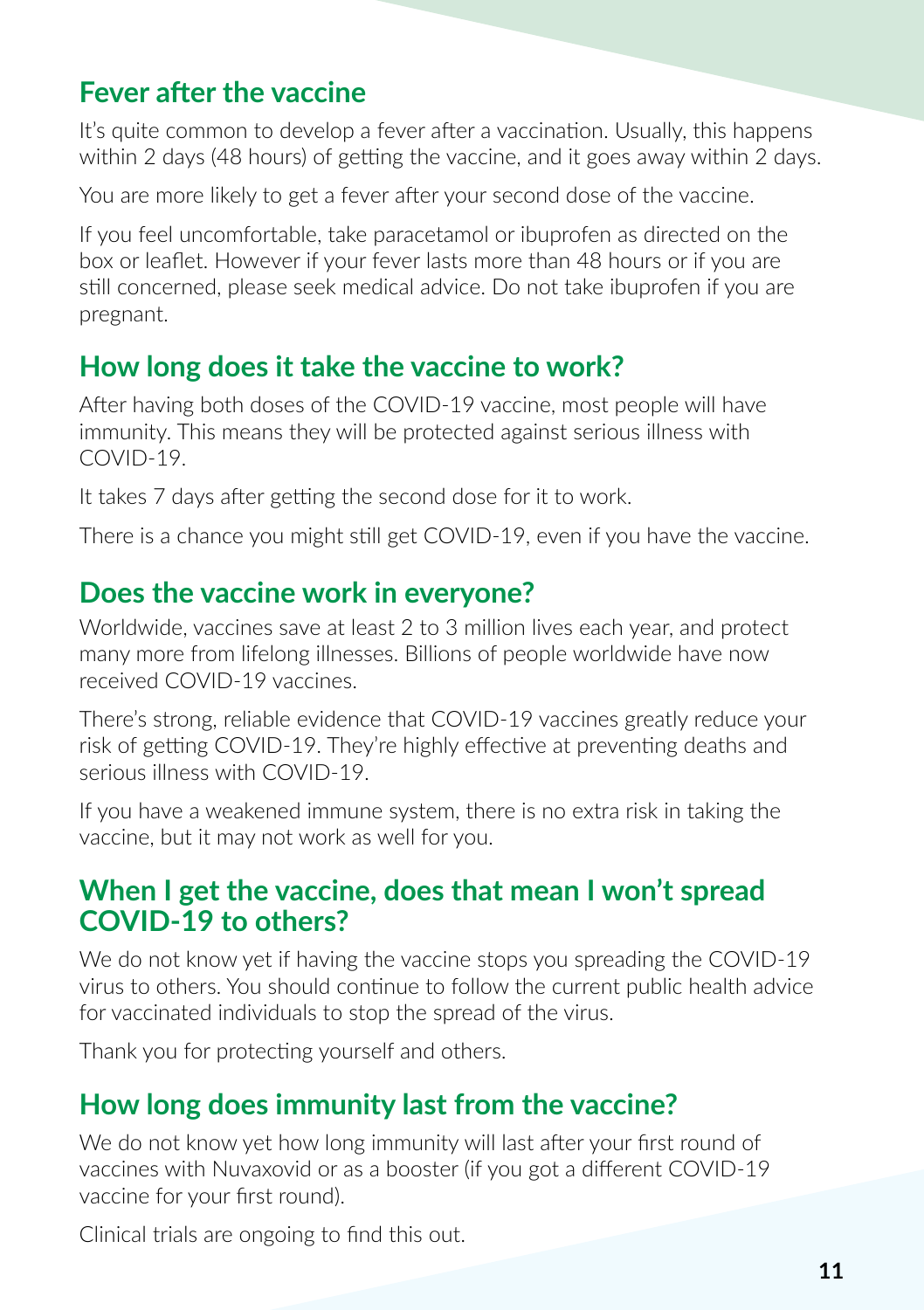## **More information**

For more information, read the manufacturer's Patient Information Leaflet. This will be printed for you on the day you get your vaccine, or you can find it on **[www.hse.ie/covid19vaccinePIL](http://www.hse.ie/covid19vaccinePIL)**

You can also talk to a health professional, like your GP (Doctor), Pharmacist or healthcare team.

You can also visit the HSE website at [www.hse.ie/covid19vaccine](http://www.hse.ie/covid19vaccine) or call HSELive on 1800 700 700

For more information on the COVID-19 vaccine, including materials in other formats and translation support, visit **www.hse.ie/covid19vaccinematerials We strongly recommend you read this leaflet.**

## **How do I report side effects?**

As with all vaccines, you can report suspected side effects to the Health Products Regulatory Authority (HPRA).

The HPRA is the regulatory authority in the Republic of Ireland for medicines, medical devices and other health products. As part of its role in the safety monitoring of medicines, the HPRA operates a system through which healthcare professionals or members of the public can report any suspected adverse reactions (side effects) associated with medicines and vaccines which have occurred in Ireland.

The HPRA strongly encourages reporting of suspected adverse reactions (side effects) associated with COVID-19 vaccines to support continuous monitoring of their safe and effective use. To report a suspected adverse reaction to the COVID-19 vaccine, please visit **[www.hpra.ie/report](http://www.hpra.ie/report)**

You can also ask your Doctor or a family member to report this for you. As much information as is known should be provided, and where possible, the vaccine batch number should be included.

The HPRA cannot provide clinical advice on individual cases. Members of the public should contact their healthcare professional (their Doctor or Pharmacist) with any medical concerns they may have.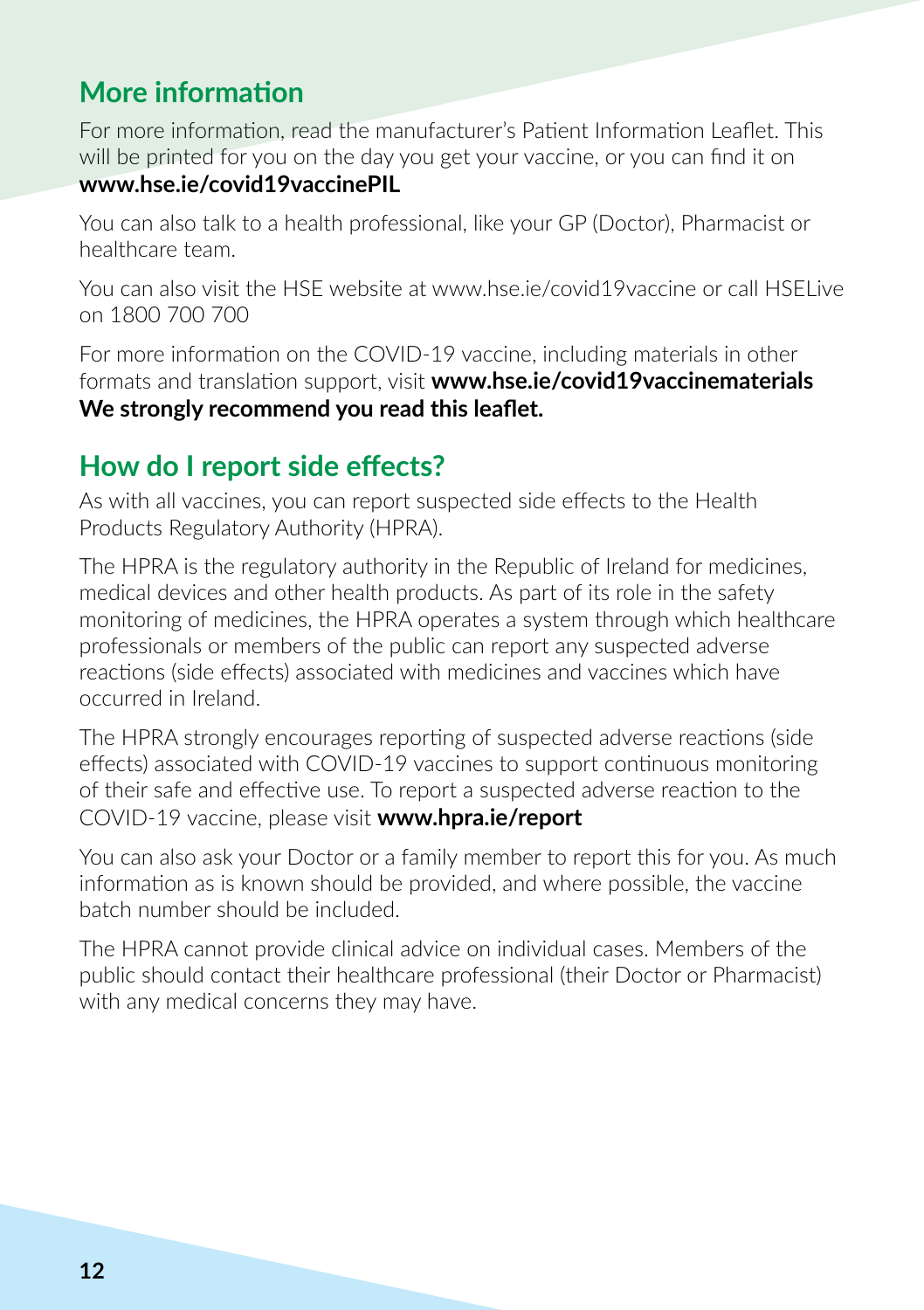## **Your personal information**

In order to administer the vaccine safely and to record all the necessary information to monitor and manage the vaccine, the HSE will be processing your personal information. All information processed by the HSE will be in accordance to the general laws and in particular the General Data Protection Regulation (GDPR) which came into force in 2018.

The processing of your data will be lawful and fair. It will only be processed for the specific purpose to manage the vaccinations. The principle of Data Minimisation has been applied. This means that only data that is necessary to identify you, book your appointment, record your vaccination and monitor its effects is being recorded.

You have the following rights as a data subject under the GDPR in respect of your personal data that are processed.

- Request information on and access to your personal data (commonly known as a 'data subject access request'). This enables you to receive a copy of the personal data we hold about you and to check that we are lawfully processing it.
- Request correction of the personal data that we hold about you. This enables you to have any incomplete or inaccurate information we hold about you corrected.
- Request erasure of your personal data. This enables you to ask us to delete or remove personal data where there is no good reason for us continuing to process it. You also have the right to ask us to delete or remove your personal information where you have exercised your right to object to processing.
- Object to processing of your personal data.

More information is available at **[www.hse.ie/eng/gdpr](http://www.hse.ie/eng/gdpr)**